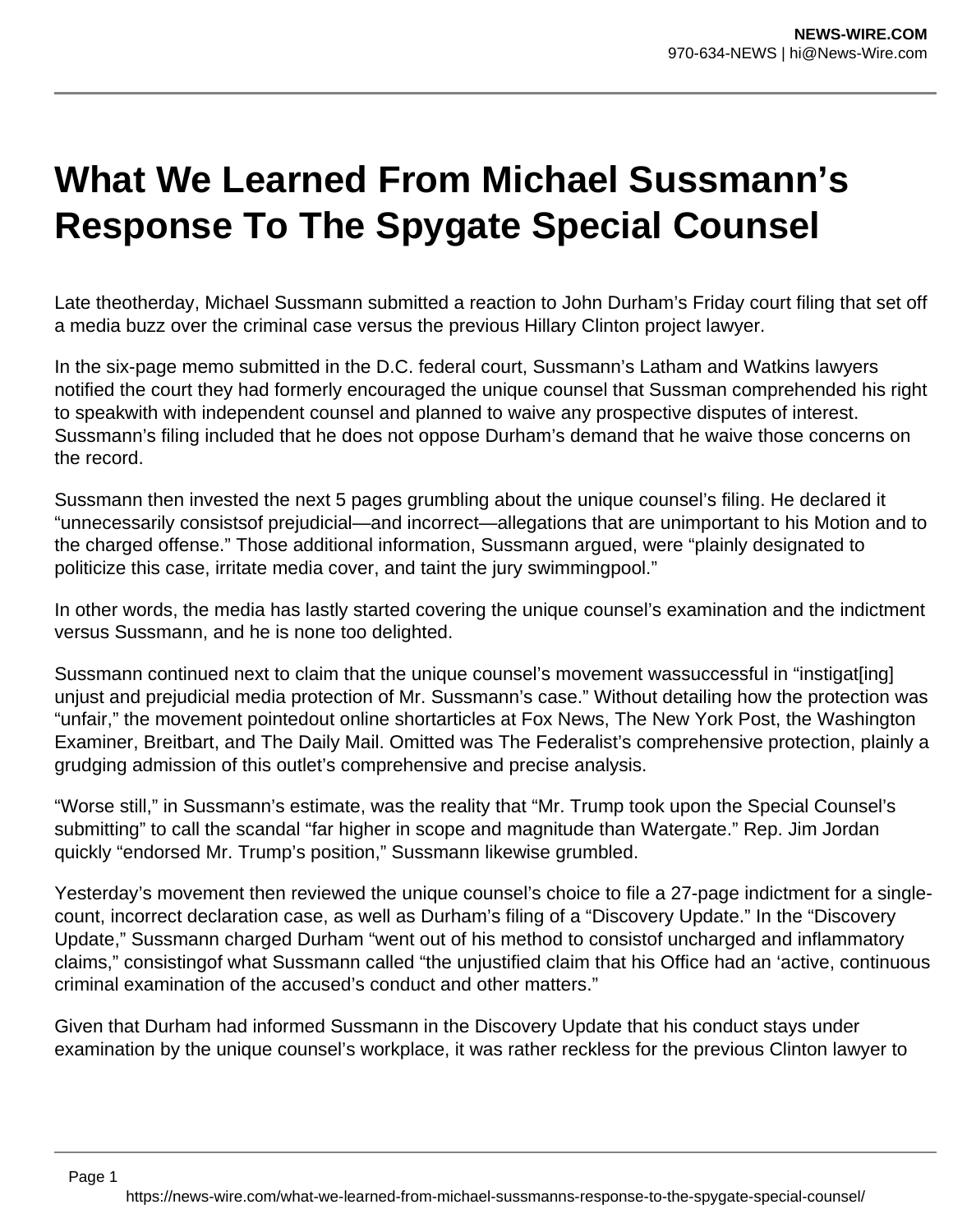grumble that the indictment "reads as though there was a huge conspiracy, including the Clinton Campaign and Mr. Sussman" while not charging a conspiracy. Be mindful, or you may simply get what you ask for, as they state.

After highlighting these grievances, Sussmann asked the court to "strike" the unique counsel's "Factual Background" part of its movement, which, if approved, simply suggests the court would dealwith it as if those areas of the movement were not submitted with the court. Sussmann, nevertheless, is mostlikely hoping his Motion to Strike triggers the judge to care the unique counsel's workplace to limitation any extraneous information in future filings. The court might well do that.

Sussmann might quickly remorse his method in filing this movement, for anumberof factors. First, it supplies Durham an chance to respond both to Sussmann's problems that the information are extraneous and to respond to the counterpoints Sussmann consistedof in his movement.

Second, Sussmann's filing will timely even more protection of Durham's numerous filings, whereas if he had stated absolutelynothing the complicit media would have mostlikely dropped protection of the case after a day or 2. Third, Durham's filings supplied Sussmann a heads up on the unique counsel's method—likely purposefully so, with the hope that Sussmann might choose to comply. But even if Sussmann decides to continue combating the charges, he is muchbetter off understanding what Durham has in shop for him.

That Sussmann chose to file the movement to strike, even with the above negatives warning versus such an technique, recommends the protection—even when coming from primarily conservative-leaning outlets—is beginning to break through the media blackout and is avoiding him from managing the story.

So, in his submitting, in addition to lookingfor to strike the unique counsel's "Factual Background," Sussmann efforts to refute it. For circumstances, Sussmann declares that while the unique counsel's workplace suggested he had offered the CIA information associated to Domain Name System lookups in the Executive Office of the President from after Donald Trump took workplace, Sussmann keeps that the information just related to the duration when Barack Obama was president.

That's a unusual argument, though, offered that the information was meant to program connections inbetween Trump and his affiliates and the allegedly uncommon Russian cell phones. Likely, then, the information worried the shift duration, which is constant with the issues the unique counsel's workplace indepth in its movement.

The more substantial discoveries from the submitting, nevertheless, worried the charged offense, specifically that Sussmann lied to the FBI's James Baker when he informed Baker on September 19, 2016, that he was not representing any customer in bringing to the federalgovernment's attention the information and analysis apparently revealing Trump had a trick interaction channel with the Russian Alfa Bank.

"The Special Counsel continues in declaring Mr. Sussmann billed the Clinton Campaign for his conference with the FBI in September 2016, when that is incorrect," Sussmann's movement kept. Sussmann more

https://news-wire.com/what-we-learned-from-michael-sussmanns-response-to-the-spygate-special-counsel/

Page 2